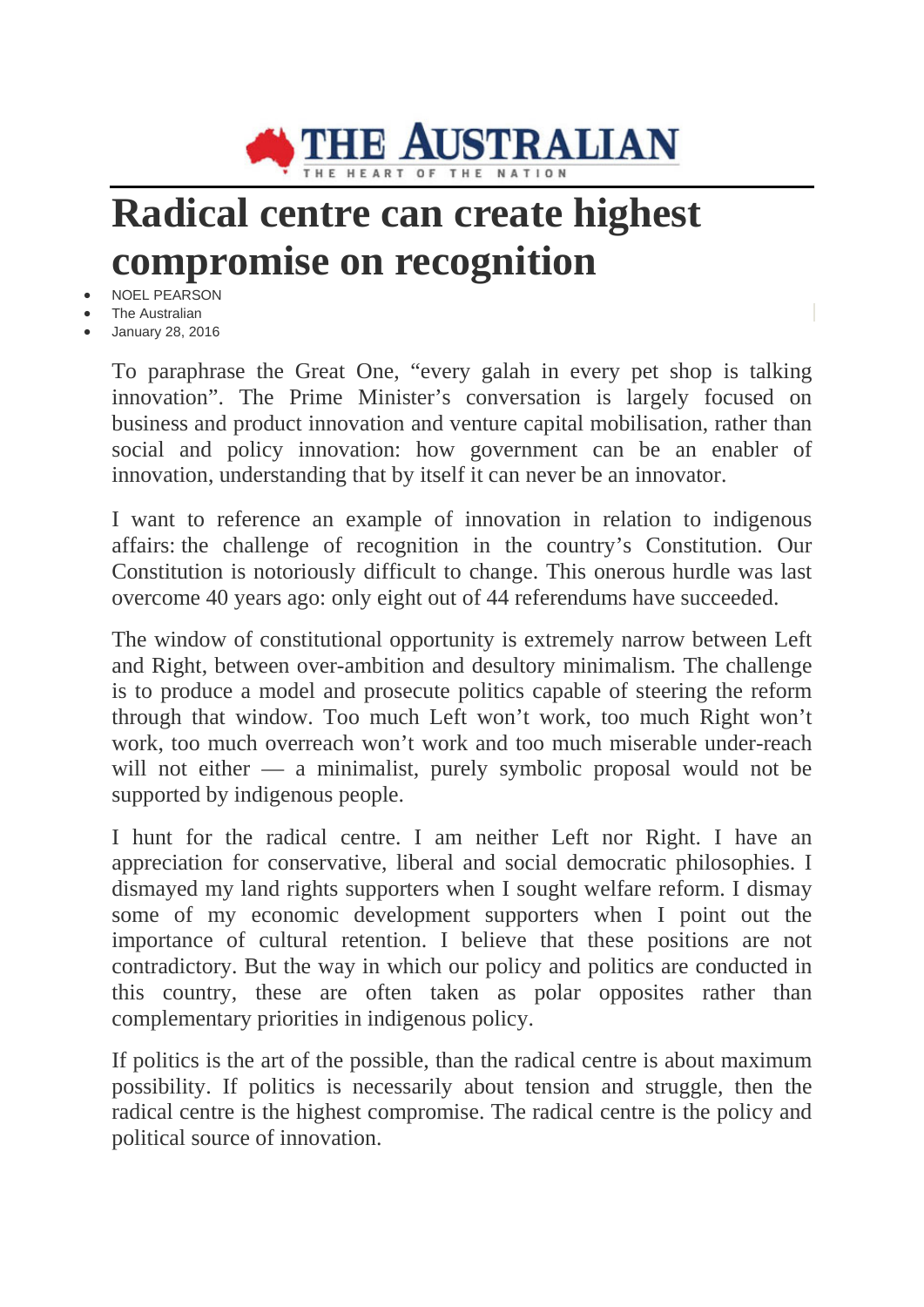If you want innovation, then keep innovatively exploring the tensions between Left and Right; keep hunting the radical centre. Creativity and imagination are the means to creating the radical centre.

The glaring omission in Australia's political landscape is the absence of political representation that hunts for that centre. We need new Democrats, with philosophy — with a higher purpose than simply keeping the bastards honest. We need a great connector between the red and the blue, the north pole and the south, the positive and the negative, the AC and the DC — this centre politic should not seek to be government or opposition, but a connector seizing opportunities to bring together the best of the Left and the Right.

The radical Left and the radical Right pursuing their own agendas help insofar as they provide the necessary tension and intensity for a higher compromise to emerge, but they can never by themselves locate the right solutions, because they are perpetually at war. The real solutions lie in the elusive radical centre and it is in the parliamentary political process that this centre is most needed. More innovation will come from connecting the Left and the Right in the parliamentary process than any number of politicians trying to be a latter-day Steve Jobs.

Policy is the main business of our parliament and better policy design through a politics that aims to locate that higher centre is the real challenge of innovation. The radical centre is not a new philosophy, but rather an intense amalgam of liberal, conservative and social democratic thinking — pulling these three great traditions into a new balance to achieve higher ends.

The senator for South Australia, Nick Xenophon, is the closest we have to a radical centrist. His ethic and instinct is always to aim for the centre. Putting aside his penchant for leading cows and media by the nose, Xenophon is closest to what I mean. If you add philosophy and innovation to Xenophon, you have the exemplar of radical centre politics.

There are many radical centrists lurking on the fringes of politics within Australia, leaders like Tim Costello and Natasha Stott Despoja: these are people whose natural inclination is towards the brilliant centre. Being the connector means representation; it means a voice in the Senate. It would be about asking the Australian people to give two out of their six-pack of Senate votes to a centrist party.

Whether you prefer the blue of Pepsi or the red of Coca-Cola or the green of 7Up — the choice is yours to make — a centrist party would ask for only two of plain but rejuvenating effervescent water. It would say to Australians, give